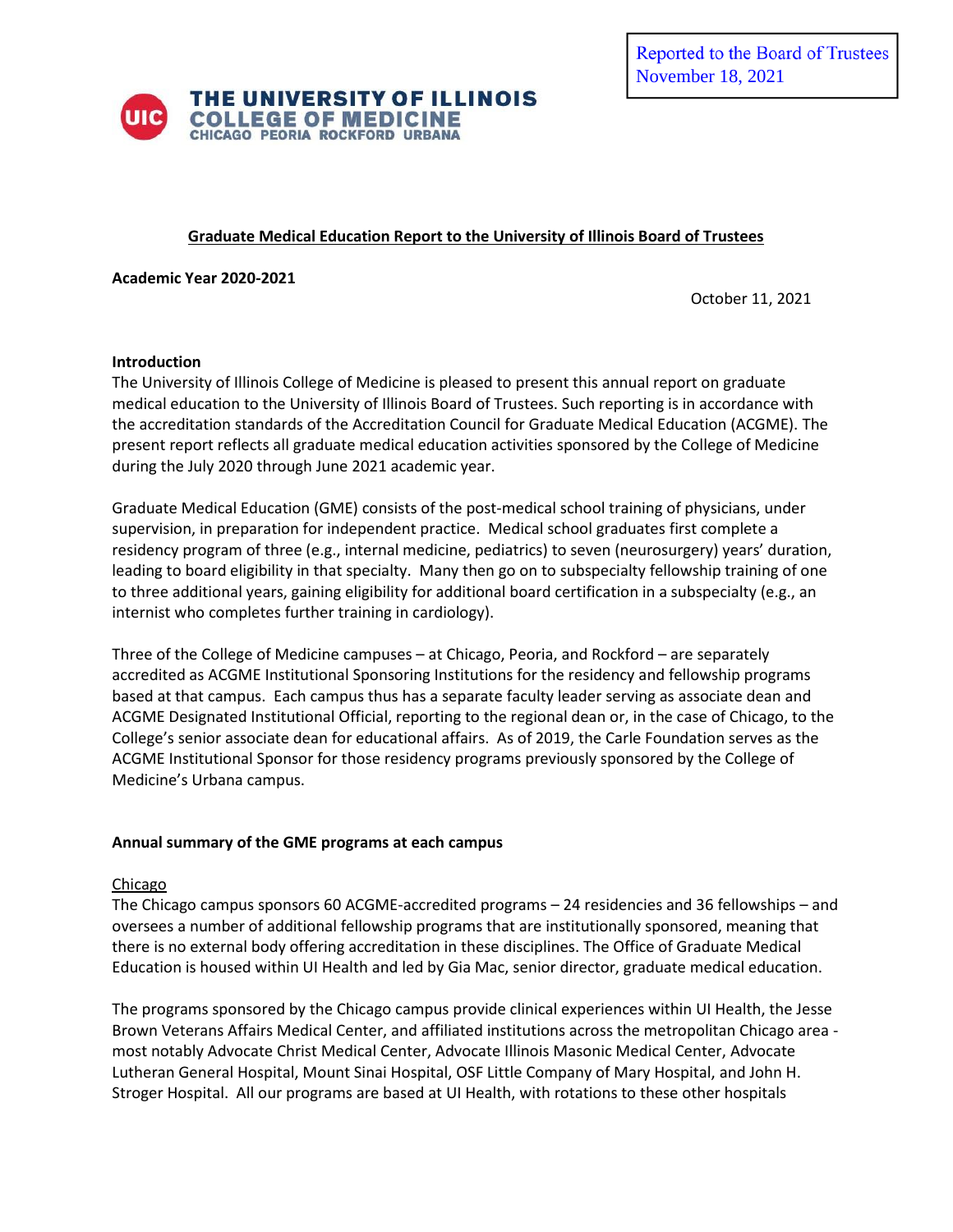providing a variety of experiences to complement those at UI Health, with the exceptions of the Metro Group Hospitals' general surgery residency and a related surgical critical care fellowship, managed in collaboration with several of our affiliates and distinct from the general surgery program at UI Health, and an additional general surgery program based at Mount Sinai Medical Center.

There were multiple structural changes in the College's clinical affiliations during the year. Mercy Hospital and Medical Center, a valued clinical affiliate of the College of Medicine since 1970, was sold in May 2021. In anticipation of its potential complete closure, and given that the new ownership does not have experience managing a full-service general hospital or teaching hospital, alternative sites for the residency programs most affected (emergency medicine, radiology, and the Metro Group Hospital general surgery program) were negotiated and put into place prior to the hospital sale. The resulting realignment serves very well the needs of the College of Medicine, our GME programs, UI Health, and our remaining affiliated hospitals, most notably OSF Little Company of Mary and the Advocate Aurora Health system. Another change, unrelated to the Mercy Hospital sale, was the transfer of ACGME sponsorship of the internal medicine residency based at Advocate Christ Medical Center to Advocate Aurora, effective July 2021. Finally, UI Health continues to have low pediatric inpatient volumes, therefore the Pediatrics training program added rotations at Advocate Children's Hospital Park Ridge and Advocate Children's Hospital in Oak Lawn.

The ACGME conducted a site visit to review the institutional accreditation of the Chicago campus in October 2020; this resulted in renewed continued accreditation with the resolution of all previous citations and only one new minor citation. The next full periodic institutional accreditation survey will take place in 2028. Seven training programs had ACGME site visits. All 60 residency and fellowship programs in Chicago that are subject to accreditation by the ACGME have maintained continued accreditation; one, the neurosurgery residency, is currently carrying "continued accreditation with probation" status following a site visit this past year. A focused internal special review was conducted October 6, 2021, and another ACGME site visit for the program will occur in Fall/Winter 2021. The neurosurgery program leadership and the GME office continue to work closely together to monitor areas for improvement and its ongoing efforts to remove the probation from its continued accreditation status. The AY2020-2021 Resident Survey scores demonstrated marked improvement and are significantly closer to most ACGME accredited neurological surgery programs. The general surgery residency at Mount Sinai Medical Center had previously carried "continued accreditation with warning" status; the warning designation was removed in September 2020 after a follow-up site visit.

To address the annual resident and faculty surveys, programs with citations, and as part of the action plan of the Annual Institutional Review, the GME office conducted 14 special reviews of programs, participated in the Medical Staff Executive Committee meetings, and met with ambulatory and department leadership to address areas for improvement of the trainees' experience. Furthermore, a series of seminars in professional development topics for faculty, program coordinators, and trainees was implemented. The sessions address areas such as Diversity, Equity, and Inclusion; Health Care Quality; Patient Safety; Professionalism; Supervision; Teaming; and Well-Being. Lastly, GME worked closely with Risk Management to increase residents' participation in patient safety efforts, including the development of the Resident Risk and Patient Safety Committee.

In April 2021, the university was notified that the Service Employees International Union (SEIU) and its subsidiary Committee on Interns and Residents (CIR) had filed a petition with the Illinois Educational Labor Relations Board, on behalf of and seeking to organize the Chicago campus residents and fellows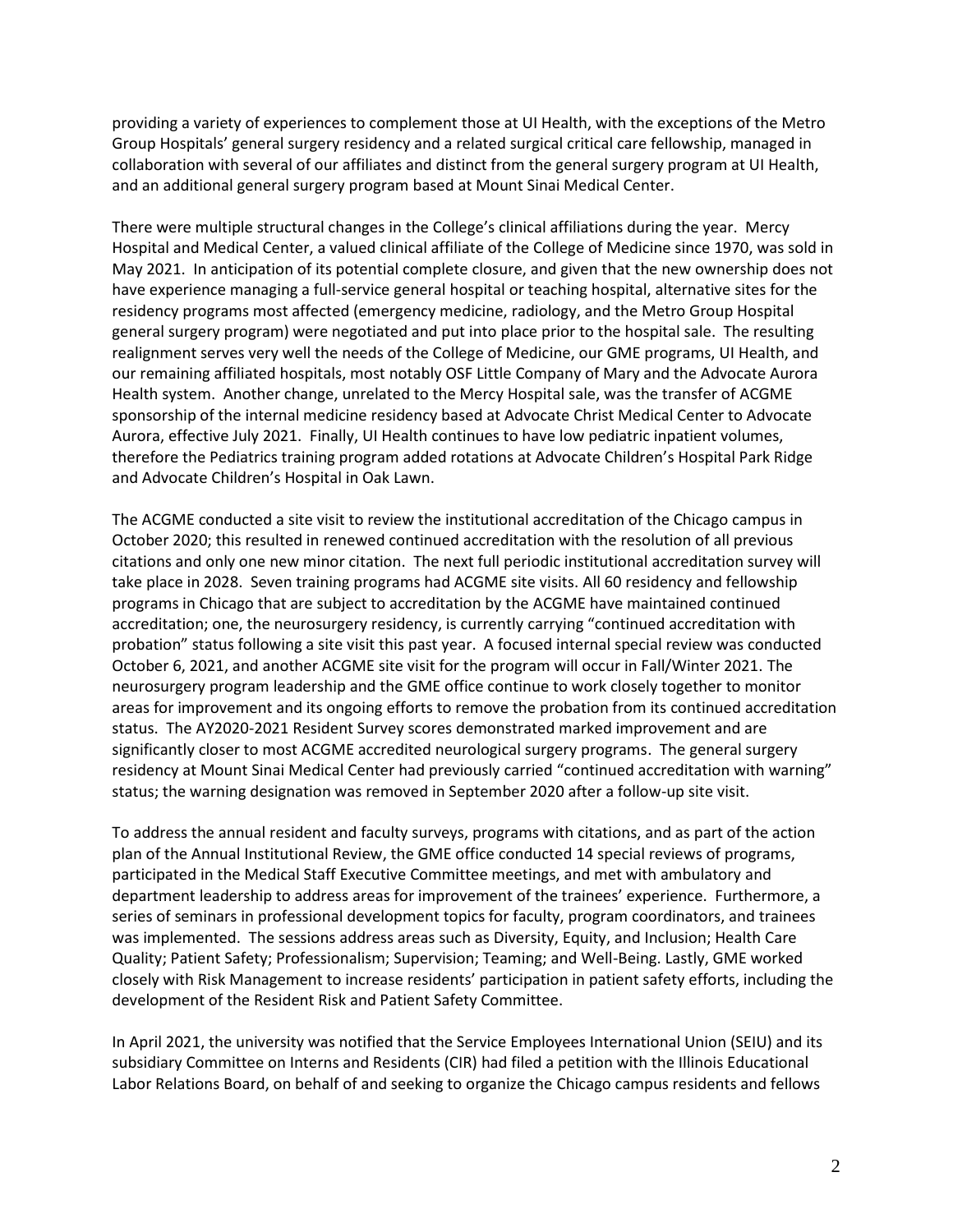employed by the Board of Trustees. As of this writing, the appropriate bargaining unit has been certified and collective bargaining discussions will begin soon.

UI Health and the Chicago campus of the College of Medicine are among institutions participating in a major initiative, known as the Health Equity Pilot Project, being sponsored and funded by Blue Cross and Blue Shield of Illinois. There are two main aims of the project, one focusing on reducing inequities in the provision of health care across the State of Illinois and the other aiming to increase the recruitment, support, and retention within the State of physicians from racial and ethnic groups under-represented in medicine. The GME office is heavily involved in this effort, with the first steps including the creation of a new residency-faculty Diversity Council, under the leadership of Assistant Dean Keia Hobbs, MD, and the provision of workshops on holistic residency selection practices for program directors and members of residency selection committees.

Other new initiatives include the ACGME Equity Matters™ program, which supplies a framework for continuous learning and process improvement in the areas of diversity, equity, and inclusion (DEI) and anti-racism practices. Along with hospital and GME leadership, UI Health fellows and program directors have a seat at the table in this initiative. In related efforts to understand and address barriers to the recruitment of underrepresented in medicine physicians to our training programs, the GME office performed an in-depth analysis of recruitment data, as well as surveys of all under-represented in medicine residency applicants who interviewed for residency during the 2020-2021 match cycle. The results of these analyses were shared with program directors and other leadership.

Dr. Abigail Litwiller, associate dean for GME and ACGME Designated Institutional Official, announced in late spring that she would be leaving the university in August 2021. The search for her successor is underway as of this writing, with the existing GME leadership team augmented by the appointment of a second Assistant Dean, Dr. Claudia Lora, and with the senior associate dean for educational affairs serving as interim DIO.

### Peoria:

The University of Illinois College of Medicine campus at Peoria now sponsors 21 ACGME accredited programs – 14 residencies and 7 fellowships. All programs, except for those with initial accreditation status, are fully accredited with no encumbrances. In addition, the campus oversees 4 additional fellowships not eligible for ACGME accreditation. These fellowships are in the areas of family medicine obstetrics, emergency medicine ultrasound, breast imaging, and simulation. As an ACGME Institutional Sponsor, the campus will begin a comprehensive self-study this year in anticipation of its ten-year site visit from the ACGME, scheduled for 2024.

The College's collaboration with its two major clinical affiliates - Unity Point Methodist Medical Center (psychiatry and family medicine) and OSF St Francis Health Care (all other disciplines) – is overseen by the Joint Oversight Committee for Academic Programs (JOCAP). Both clinical affiliates are co-located with the College of Medicine buildings in central Peoria, and strongly committed to the educational mission of the College.

Two fellowships granted initial accreditation during AY 2019-2020 (in neonatal/perinatal medicine and pediatric hospital medicine) successfully recruited their first fellows for the current year, and a third new pediatric fellowship, in critical care, received initial accreditation this year and will begin recruiting.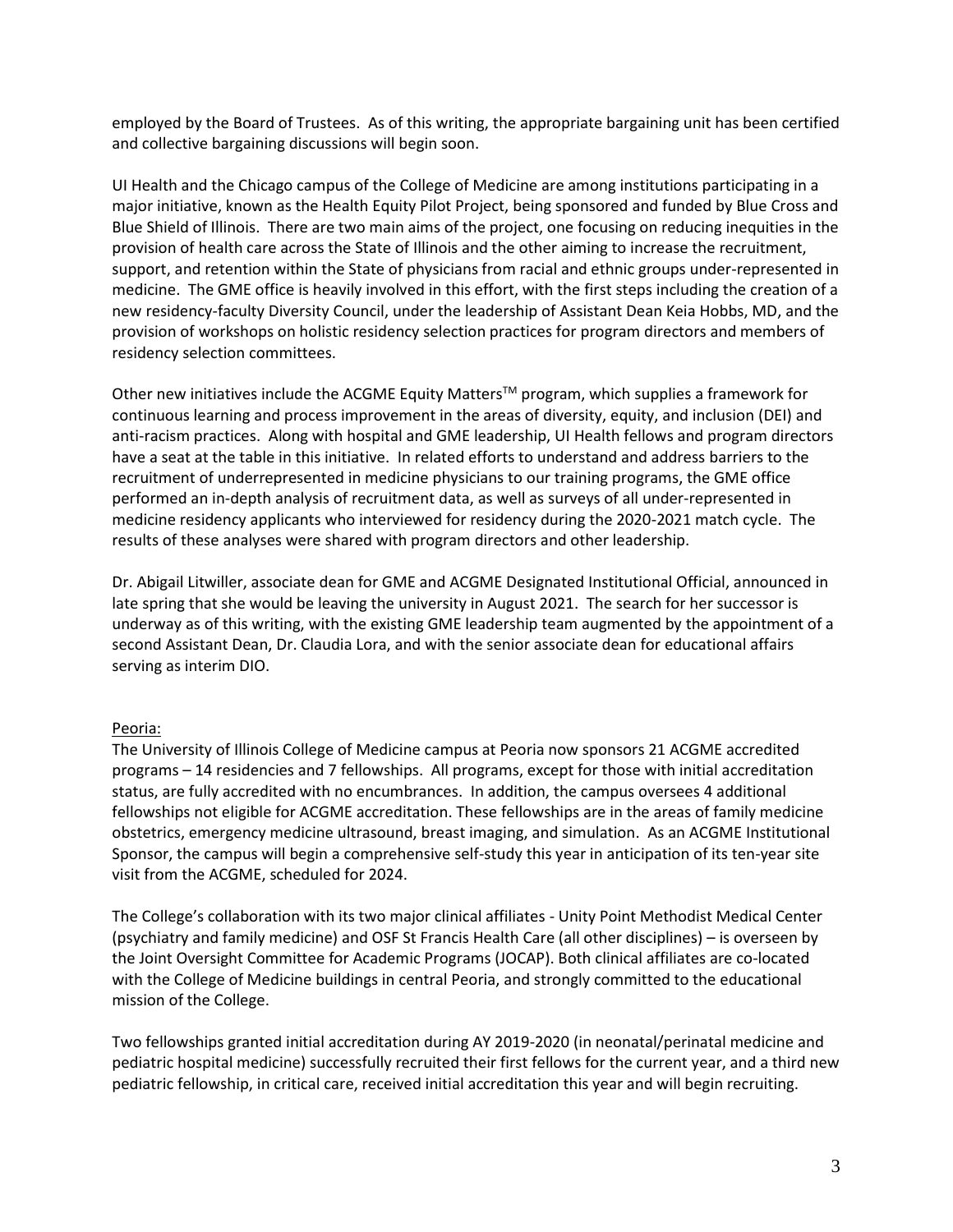Plans are also well underway for a second family medicine residency, in partnership with OSF St. Joseph Medical Center in Bloomington, as was first noted in last year's report.

# Rockford

The institutional accreditation of the Rockford campus was reaffirmed by the ACGME in January 2021. The campus sponsors three family medicine residency programs and one fellowship in hospice and palliative care medicine. All are fully accredited without any encumbrances, including the rural training track in Monroe, Wisconsin, which achieved full continuing accreditation this year following its required period of initial accreditation.

The largest of the three residencies, based at Swedish American Hospital in Rockford, initiated a new "STRETCH-OB" (Structured Training for Rural Enhancement of Community Health in Obstetrics) track, funded by a \$2 million HRSA grant. Two residents in each class with a special interest in rural practice will gain additional training above and beyond the standard curriculum in operative obstetrical techniques and comprehensive medical management for the obstetrical patient. The other two residencies, in Dixon, IL and Monroe, WI also continue to train family physicians committed to rural practice. Two additional family medicine-based fellowships are under development, in headache medicine and sports medicine.

### **The impact of the ongoing coronavirus pandemic**

Each of our campus communities experienced continued challenges related to the COVID-19 pandemic throughout the academic year. At no time, fortunately, was there a need to invoke "Stage 3" pandemic response status, an ACGME designation that allows sponsoring institutions to redeploy residents and fellows into areas of greatest clinical need, suspending for the duration the otherwise strict schedule of required rotations in various specialty areas. Each of our campuses had operated under Stage 3 conditions for much of the spring of 2020. In no instance was the progress of our residents or fellows toward completion of their requirements for training and board eligibility delayed by the pandemic conditions.

There remain, however, significant stressors in the workplace and changes to previous clinical care practices, much as are being experienced by physicians and other clinical care staff around the world. Residents and fellows across the university have full access to appropriate mental health services and employee assistance programs, and individual programs are taking additional steps to support the wellness of their trainees.

The pandemic also continues to alter several traditional aspects of the residency application and selection process, including strict limitations on the ability of final year medical students to experience visiting clinical rotations at other institutions or to visit in-person at the time of their residency interviews. The latter change, with most residency and fellowship programs conducting interviews virtually, continues into the present application cycle for positions starting in summer 2022.

### **Recruitment outcomes for the 2020-2021 residency and fellowship application cycle**

The National Resident Matching Program (NRMP) is the principal source for recruitment of trainees. During the 2020-2021 recruitment cycle (i.e., those trainees who began our programs in late June 2021), all positions offered through the match were filled through the matching program. Several preliminary